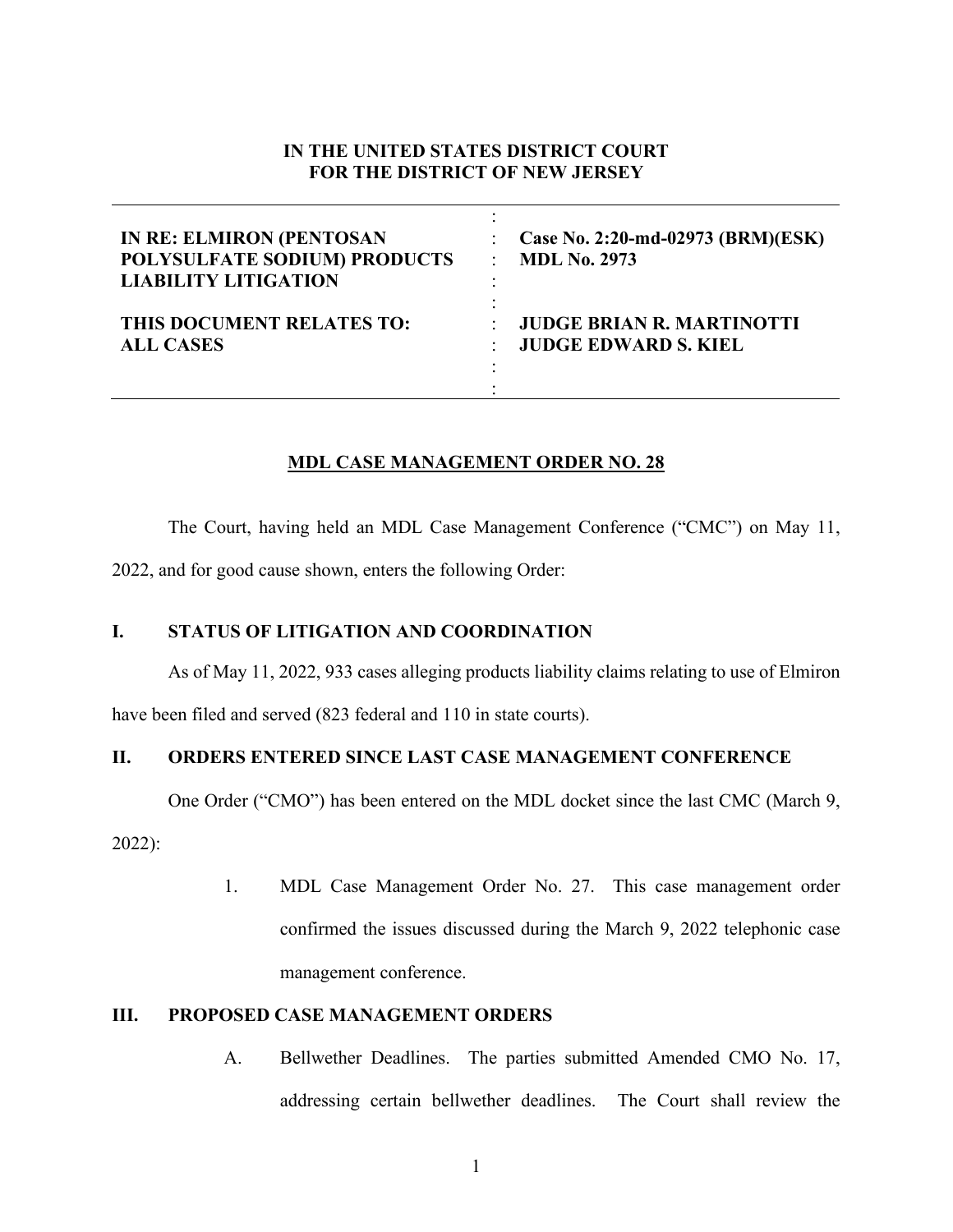proposed order for entry.

### **IV. BELLWETHERS**

Twenty cases were initially selected a part of the Bellwether discovery pool, and three have been selected as Bellwether Trial Cases. Limited discovery shall be conducted in those three cases pursuant to Amended CMO No. 17.

# **V. TEVA DISCOVERY**

The parties shall continue to work together regarding discovery and document issues. The parties shall meet and confer regarding any disputes, and shall submit any issues to Judge Polifroni.

#### **VI. JANSSEN DISCOVERY**

The parties shall continue to work together regarding document productions and the scheduling of company witness depositions. The parties shall meet and confer regarding any disputes, and shall submit any issues to Judge Polifroni.

#### **VII. SCIENCE DAY**

The parties have pre-recorded Science Day presentations, which shall be submitted to the Court.

#### **VIII. STATE COURT CASES**

The parties shall continue to coordinate discovery and deadlines between the state court cases and the MDL, and shall report regarding status at the next case management conference.

#### **IX. FUTURE CASE MANAGEMENT CONFERENCE DATES**

The next case management conference is scheduled for **Wednesday, June 8, 2022**. For the June 8, 2022 conference, Liaison Counsel, Lead Counsel for Plaintiffs, and Lead Counsel for Defendants shall appear via Zoom at 11:00 a.m. All other counsel shall appear via dial-in (to be